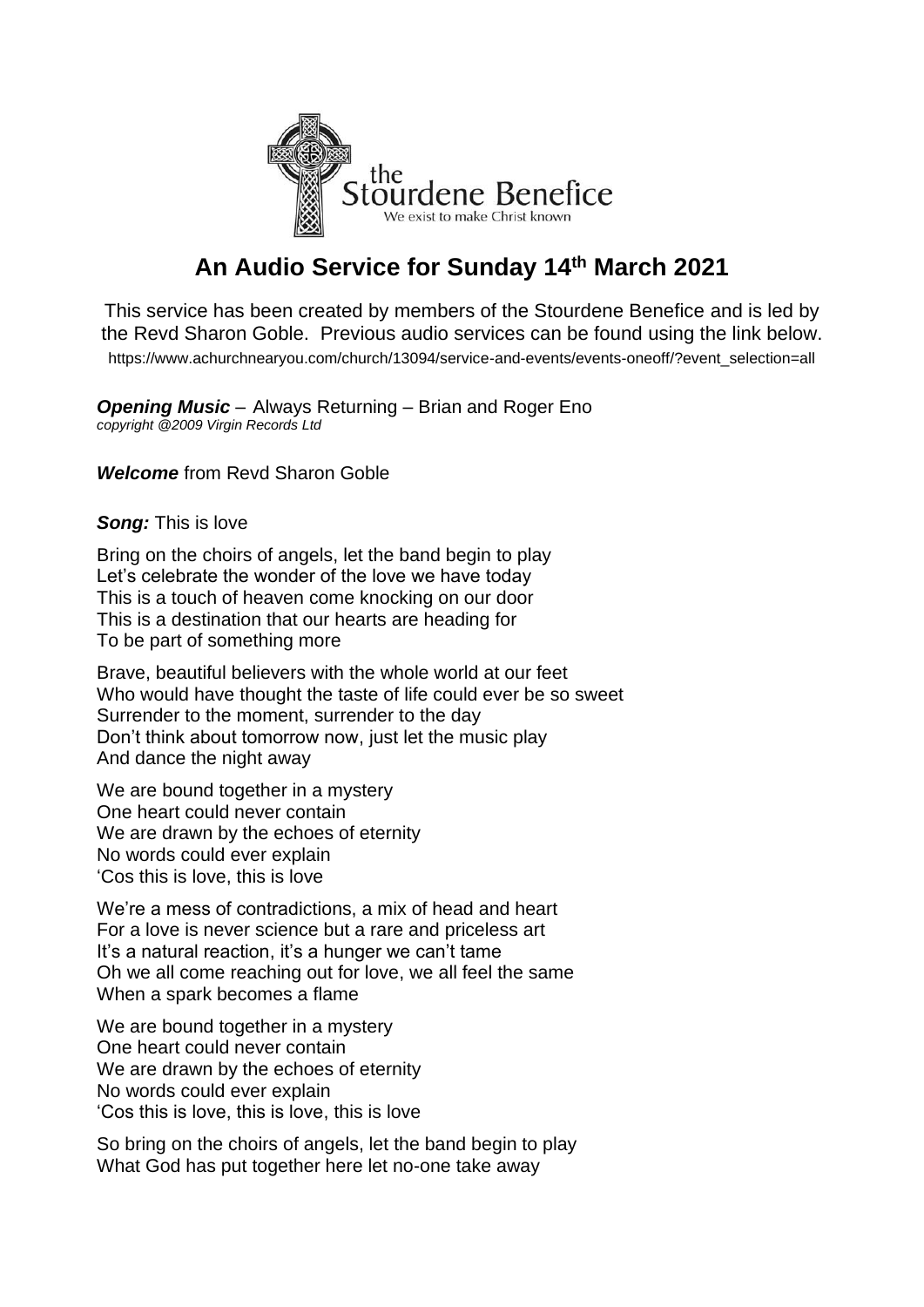We are bound together in a mystery One heart could never contain We are drawn by the echoes of eternity No words could ever explain This is love, this is love, this is love

*This Is Love Rites of Passage Paul Field & Dan Wheeler ℗ 2009 Elevation*

*Prayer* led by Revd Sharon Goble *Adapted from a prayer by John Birch*

*'Ruth'* written and read by Revd Bob Capper

*Song:* Brother, sister, let me serve you

Brother, sister, let me serve you Let me be as Christ to you Pray that I may have the grace to Let you be my servant too

We are pilgrims on a journey We're companions on the road We are here to help each other Walk the mile and bear the load

I will hold the Christ-light for you In the night-time of your fear I will hold my hand out to you Speak the peace you long to hear

I will weep when you are weeping When you laugh I'll laugh with you I will share your joy and sorrow Till we've seen this journey through

When we sing to God in heaven We shall find such harmony Born of all we've known together Of Christ's love and agony

Brother, sister, let me serve you Let me be as Christ to you Pray that I may have the grace to Let you be my servant too

*CCLI Song # 72673 Richard Gillard © Words: 1977 Universal Music - Brentwood Benson Publishing (Admin. by Brentwood-Benson Music Publishing, Inc.) Music: 1977 Universal Music - Brentwood Benson Publishing (Admin. by Brentwood-Benson Music Publishing, Inc.) For use solely with the SongSelect® Terms of Use. All rights reserved. www.ccli.com CCLI Licence No. 612722*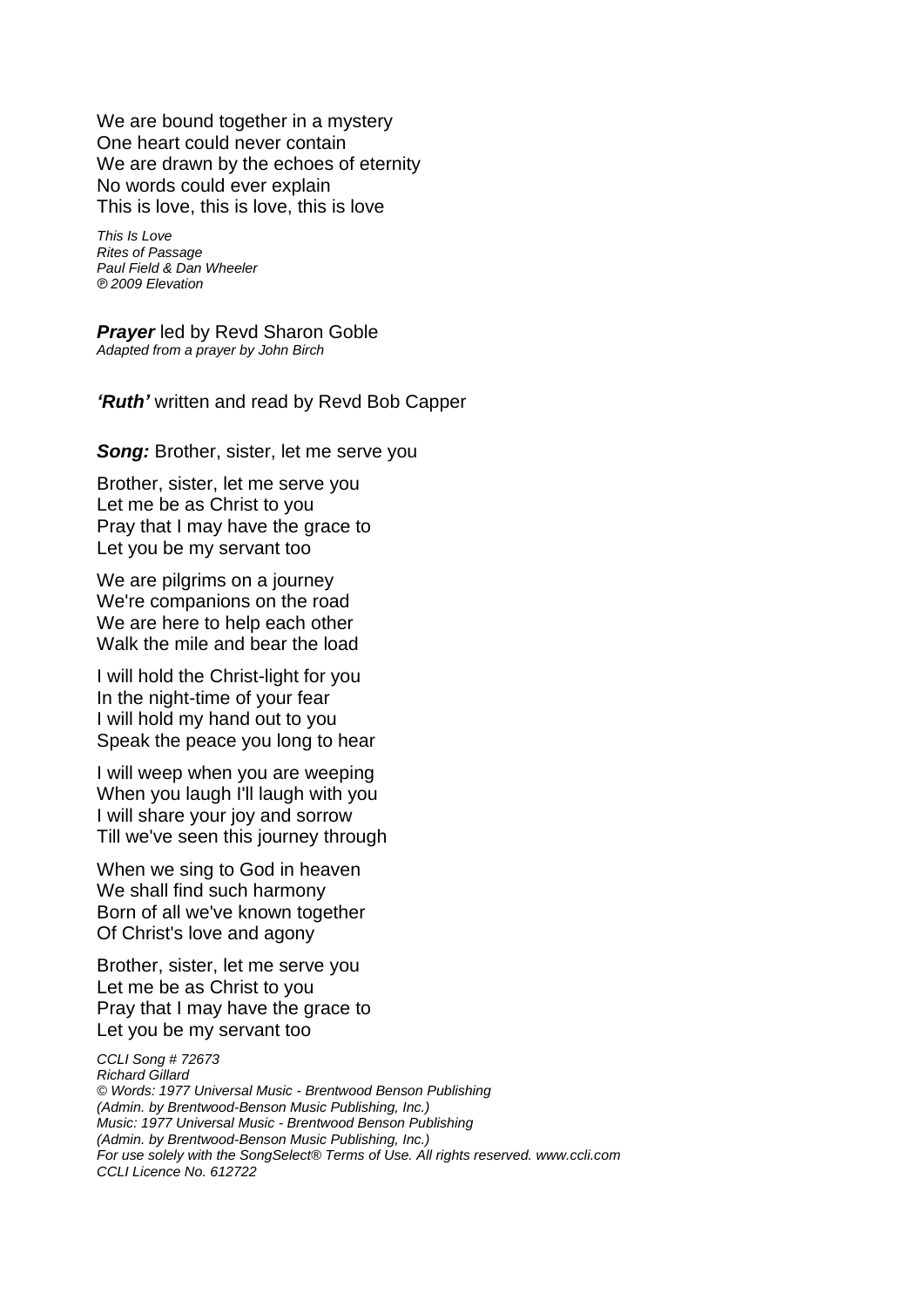*Song:* Such love

Such love pure as the whitest snow Such love weeps for the shame I know Such love paying the debt I owe O Jesus such love

Such love stilling my restlessness Such love filling my emptiness Such love showing me holiness O Jesus such love

Such love springs from eternity Such love streaming through history Such love fountain of life to me O Jesus such love

*CCLI Song # 30536 Graham Kendrick © 1988 Make Way Music (Admin. by Make Way Music Limited) For use solely with the SongSelect® Terms of Use. All rights reserved. www.ccli.com CCLI Licence No. 612722 Precious Moments 1 & 2 (Live) Elevation Music ℗ 2014 Elevation*

*Prayers of Intercession* led by Maggie Bannister

The response to the words 'Lord in your mercy' is '**Hear our prayer**'.

**Merciful Father, accept these prayers for the sake of your Son, our Saviour, Jesus Christ. Amen.**

## *Lord's Prayer*

*New Zealand Prayer Book*

Eternal Spirit, Earth-maker, Pain-bearer, Life-giver, Source of all that is and that shall be, Father and Mother of us all, Loving God, in whom is heaven: The hallowing of your name echo through the universe! The way of your justice be followed by the peoples of the world! Your heavenly will be done by all created beings! Your commonwealth of peace and freedom sustain our hope and come on earth. With the bread we need for today, feed us. In the hurts we absorb from one another, forgive us. In times of temptation and testing, strengthen us. From trials too great to endure, spare us. From the grip of all that is evil, free us. For you reign in the glory of the power that is love, now and for ever. Amen